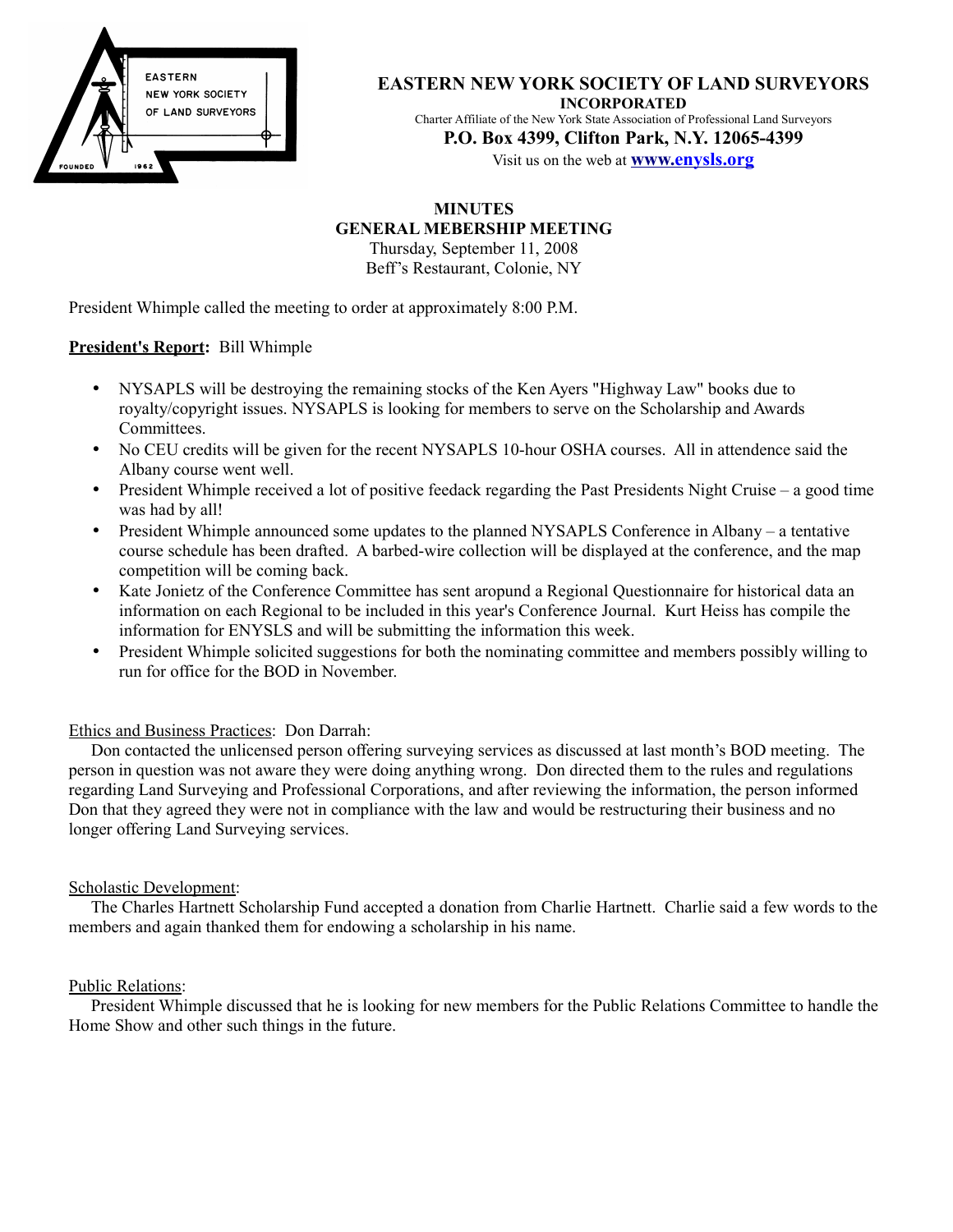#### **Presentation:**

Bill Darling gave an excellent and enjoyable presentation and slide show about his recent trip to Kenya as a construction volunteer, helping to rebuild an orphanage. The presentation showed many different construction techniques, some of the current hardships in Kenya, and the resilience of some of the Kenyan and American Volunteers. The presentation was well received by the members in attendance.

#### **Old Business:**

Ray Smith discussed the proposed Land Surveying Certificate Program at Hudson Valley (see attached proposed course schedule). Plans are to have the program online by the Fall 2009 semester. Ray still needs funding for the program through the college, and to that end he is requesting ENYSLS Members contact the department chair and mention the need for Surveying Technicians in the area. He provided a form letter (attached) and is encouraging members to sign and send it or something similar to HVCC to show regional support for the new program.

#### **New Business:**

Jim Vianna discussed recent happenings with the Colvin Crew, including a recount of the two-day trip to Saranac Lake, an upcoming October trip to Ruby Mountain, and a request for volunteers to help out with a Colvin Crew booth at the conference in January.

A motion to adjourn was made and seconded, and the meeting was adjourned at approximately 9:30 P.M.

**The ENYSLS Annual Membership Meeting will be held on Thursday, November 13th, 2008 at a time and place to be announced.**

> Respectfully Submitted, **Kurt J. Heiss, LS ENYSLS Secretary heisskj953@roadrunner.com**

### **EASTERN NEW YORK SOCIETY OF LAND SURVEYORS, INC.**

**President: William Whimple Don Darrah 2009 Matthew Bowe 2010 Bill Darling 2011 Exec. Vice-President: Gordon Matson C. Howard Johannessen 2009 Kevin Waldruff 2010 Kurt Heiss 2011**  $Vice-President: Kevin Waldruff$ **Secretary: Kurt Heiss Kristin Demers 2009 Eric Crampton 2010 Carl Rigdon 2011**

| )on Darrah            |
|-----------------------|
| C. Howard Johannesser |
| Gordon Matson         |
| Kristin Demers        |

Past President - Joseph Malinowski

**Director N.Y. State Assoc. of Professional Land Surveyors - William Whimple (518) 732-4190 Director N.Y. State Assoc. of Professional Land Surveyors - Gordon Matson (518) 783-6054** President's Address - 38 Orchard Road, Castleton on Hudson, NY 12033 - wwhimple@cha-llp.com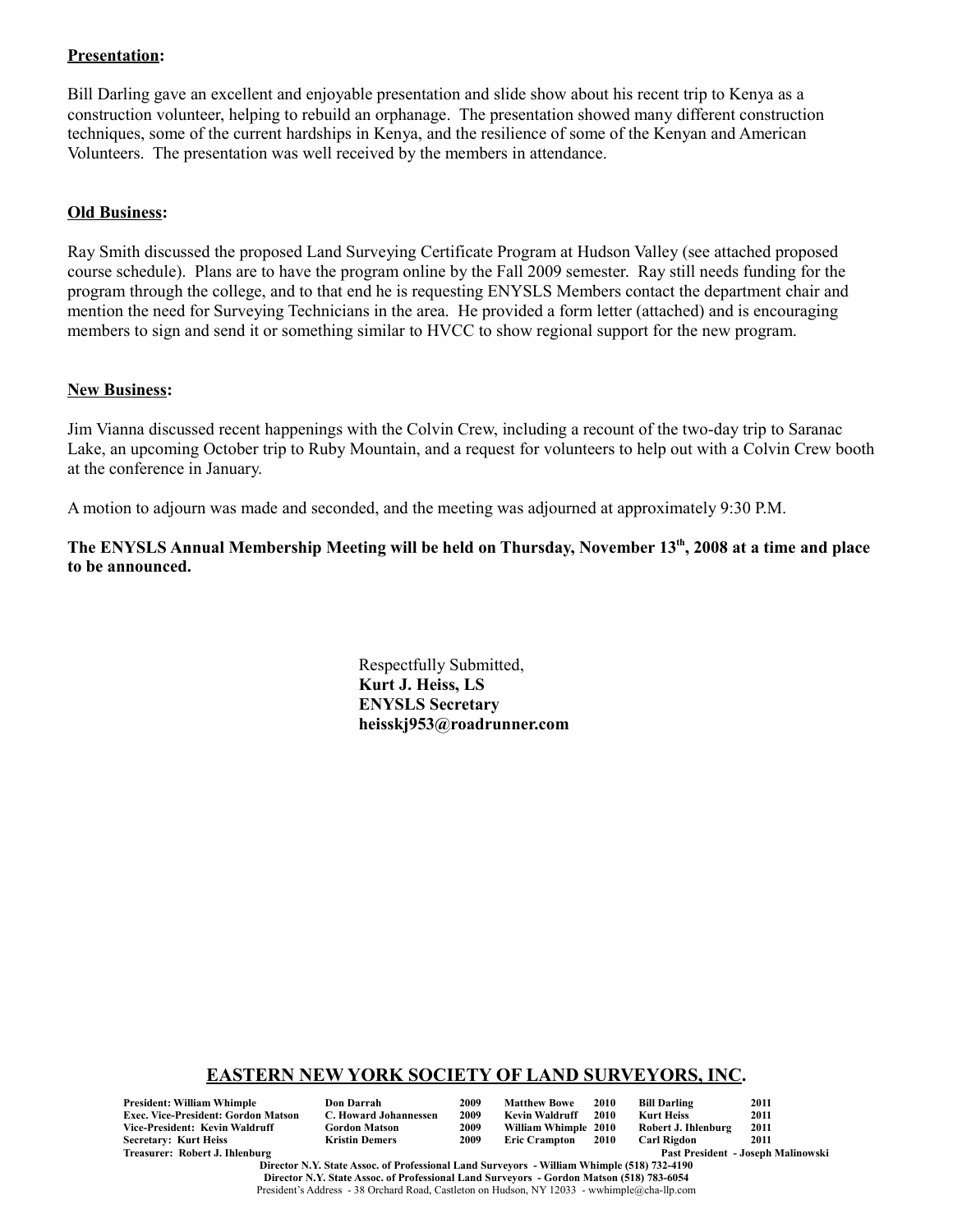

11 September 2008

Dear Colleague:

I once told you of Hudson Valley Community College's ambition to offer a certificate in Land Surveying. It appears that the program might soon be a reality. As with all letters that tout great news, there is the catch.

I am asking for your help. The US Department of Labor anticipates

"Overall employment of surveyors, cartographers, photogrammetrists, and surveying technicians is expected to grow much faster than the average for all occupations through the year 2016." - Bureau of Labor Statistics, U.S. Department of Labor, Occupational Outlook Handbook, 2008-09 Edition, Surveyors, Cartographers and Photogrammetrists, and Surveying and Mapping Technicians, on the Internet at http://www.bls.gov/oco/ocos040.htm (visited September 02, 2008).

You can help make the program a reality by writing a letter to the Civil Department Chair, stating the need for surveying technicians, the need for a program in this area, and your willingness to support the program through internship possibilities and employment of the graduates. Address the letter to Dr. Christine LaPlante, Hudson Hall Rm. 129, HVCC, Troy, NY 12180.

I have enclosed the course sequence for the Certificate. It is a one year certificate program that will prepare the student for entry into the workforce, or transfer to another college for further education. We will be contacting NSPS to offer the Certified Survey Technician Level 1 Examination at the end of the program.

Our department anticipates the program start in the Fall of 2009. I know I can count on you to support the program. Please take the time to send a letter to Dr. LaPlante as soon as you can.

Regards. **Ray Smith** 

**Adjunct Faculty**